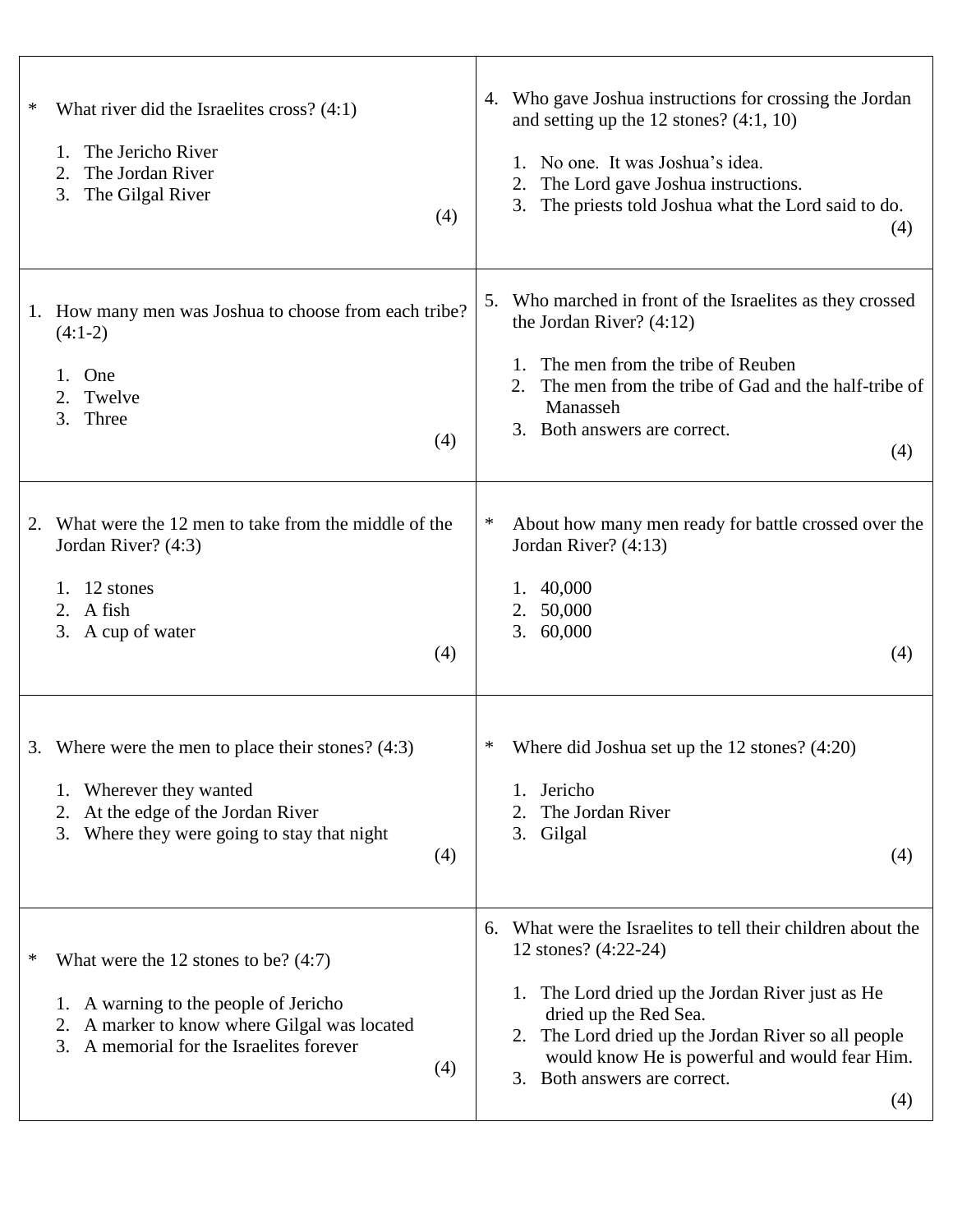|        | 4. Who gave Joshua instructions for crossing the Jordan<br>and setting up the 12 stones? $(4:1, 10)$<br>No one. It was Joshua's idea.<br>$1_{-}$<br>The Lord gave Joshua instructions.<br>2.<br>The priests told Joshua what the Lord said to do.<br>3.<br>(4)                                                   | $\ast$<br>What river did the Israelites cross? $(4:1)$<br>The Jericho River<br><b>The Jordan River</b><br>2.<br>3. The Gilgal River<br>(4)                                                 |
|--------|------------------------------------------------------------------------------------------------------------------------------------------------------------------------------------------------------------------------------------------------------------------------------------------------------------------|--------------------------------------------------------------------------------------------------------------------------------------------------------------------------------------------|
| 5.     | Who marched in front of the Israelites as they crossed<br>the Jordan River? $(4:12)$<br>The men from the tribe of Reuben<br>1.<br>The men from the tribe of Gad and the half-tribe of<br>Manasseh<br>3. Both answers are correct.<br>(4)                                                                         | 1. How many men was Joshua to choose from each tribe?<br>$(4:1-2)$<br>One<br>1.<br>Twelve<br>2.<br>3. Three<br>(4)                                                                         |
| $\ast$ | About how many men ready for battle crossed over the<br>Jordan River? (4:13)<br>40,000<br>1.<br>50,000<br>2.<br>60,000<br>3.<br>(4)                                                                                                                                                                              | What were the 12 men to take from the middle of the<br>2.<br>Jordan River? (4:3)<br>12 stones<br>A fish<br>2.<br>3. A cup of water<br>(4)                                                  |
| ∗      | Where did Joshua set up the $12$ stones? $(4:20)$<br>Jericho<br>1.<br>The Jordan River<br>3. Gilgal<br>(4)                                                                                                                                                                                                       | 3. Where were the men to place their stones? $(4:3)$<br>1. Wherever they wanted<br>2. At the edge of the Jordan River<br>3. Where they were going to stay that night<br>(4)                |
| 6.     | What were the Israelites to tell their children about the<br>12 stones? (4:22-24)<br>1. The Lord dried up the Jordan River just as He<br>dried up the Red Sea.<br>The Lord dried up the Jordan River so all people<br>2.<br>would know He is powerful and would fear Him.<br>3. Both answers are correct.<br>(4) | ∗<br>What were the 12 stones to be? $(4:7)$<br>1. A warning to the people of Jericho<br>A marker to know where Gilgal was located<br>2.<br>3. A memorial for the Israelites forever<br>(4) |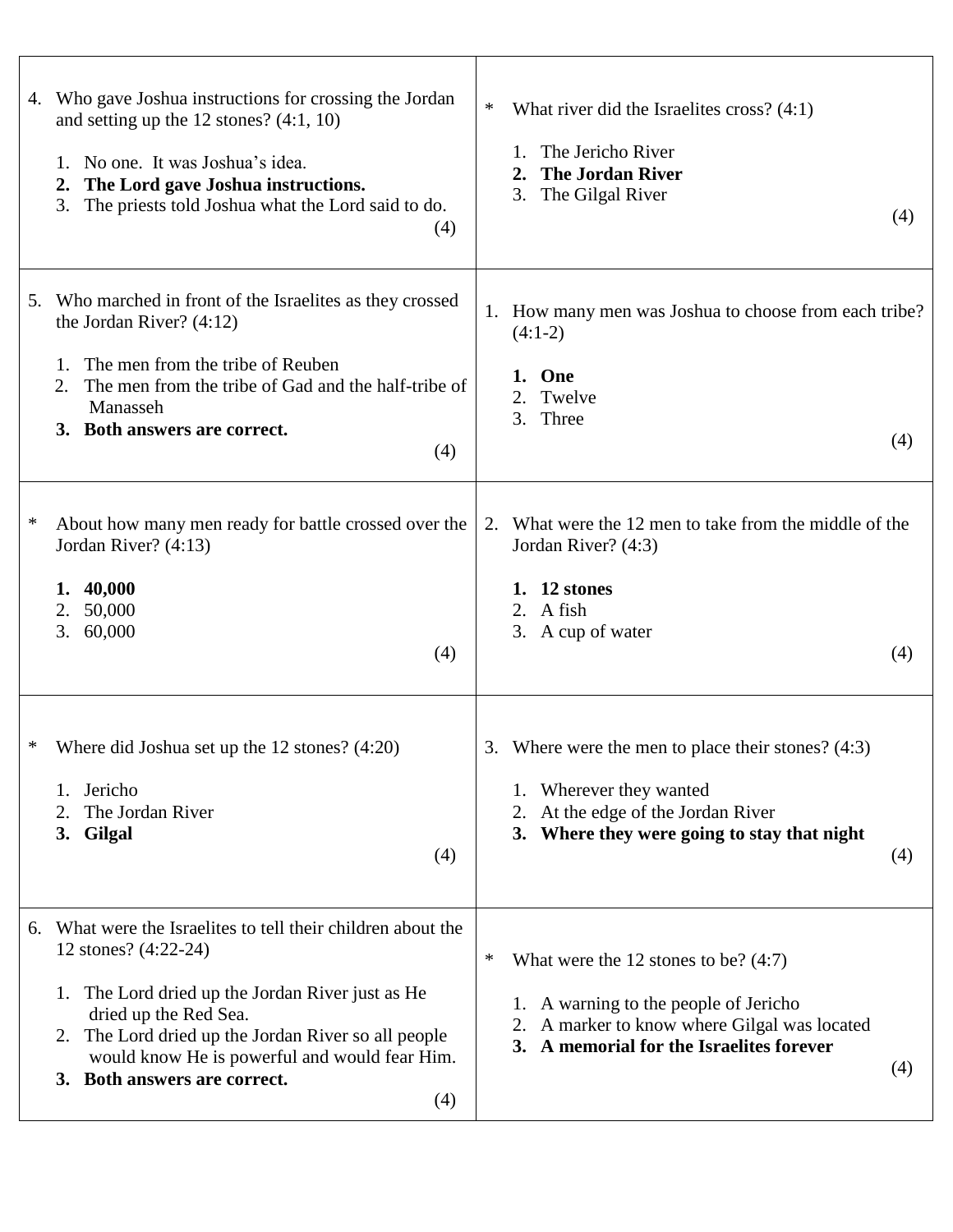|   | 7. What waters did the Lord dry up so the Israelites could<br>cross? $(4:23)$<br>The Red Sea<br>1.<br>The Jordan River<br>2.<br>3. Both answers are correct.<br>(4)                                                                                   | 10. What happened to the manna after the people ate the<br>food from the land? $(5:12)$<br>1. The manna stopped.<br>2. The manna continued for a month, and then it<br>stopped.<br>3. The manna came only to those who were poor.<br>(4)                                                                                               |
|---|-------------------------------------------------------------------------------------------------------------------------------------------------------------------------------------------------------------------------------------------------------|----------------------------------------------------------------------------------------------------------------------------------------------------------------------------------------------------------------------------------------------------------------------------------------------------------------------------------------|
| ∗ | Who dried up the Jordan River until the Israelites had<br>crossed over? $(4:23)$<br>1. Joshua<br>2. The Lord God<br>3. Priests<br>(4)                                                                                                                 | ∗<br>Finish this verse: "He said to the Israelites, 'In the<br>future when your descendants ask their parents, "What<br>do these stones mean?" tell them, "Israel"" (Joshua<br>$4:21-22$<br>1. ""crossed the Jordan on dry ground."""<br>2. ""sacrificed to the Lord on these stones."""<br>3. ""built an altar to the Lord."""<br>(4) |
|   | 8. Why did God stop the flow of the Jordan so he people<br>could cross? (4:23-24)<br>So the people of the earth would know the Lord is<br>1.<br>powerful<br>2. So the Israelites would always fear the Lord<br>Both answers are correct.<br>3.<br>(4) |                                                                                                                                                                                                                                                                                                                                        |
|   | 9. What did the Israelites celebrate at Gilgal? (5:10)<br>Crossing the Jordan River<br>Passover<br>2.<br>Joshua's birthday<br>3.<br>(4)                                                                                                               |                                                                                                                                                                                                                                                                                                                                        |
| ∗ | What did the people eat the day after the Passover<br>celebration? $(5:11)$<br>Produce of the land<br>Honey<br>2.<br>3. Meat from the sacrifice<br>(4)                                                                                                |                                                                                                                                                                                                                                                                                                                                        |

 $\top$